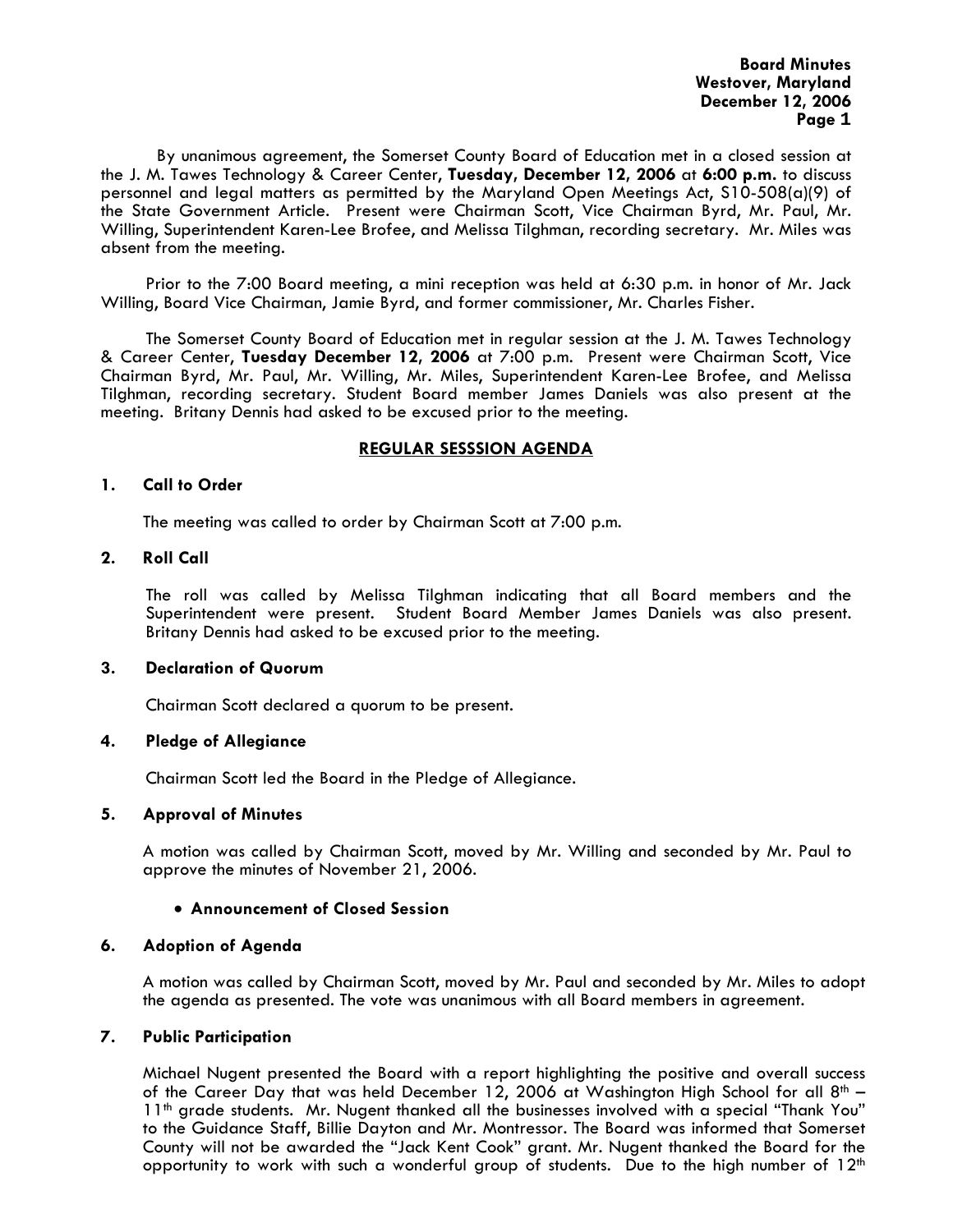grade GEAR UP students applying to college, the State Department is under the impression that we no longer need the funding. SAT Prep materials for students were bought with funds from the Initial Teacher Quality Grant.

Julius Thompson took the floor following Mr. Nugent to submit his Charter School Grant to the Superintendent. Mr. Thompson has been working on his application since 2003. With the assistance of UMES in designing the application format, Mr. Thompson was able to submit the application for the Board to review and study.

Ms. Sylvia Smith, former teacher and current substitute, addressed the Board with several concerns. Ms. Smith feels that student discipline problem has gotten out of control and that schools should have mentors and enough guidance staff with whom children can relate and feel comfortable sharing their problems with. There is a concern with the number of African American Administrators not in authoritative positions, thus causing a communication gap with African American students. When problems occur outside the schools, students are bringing these problems to school and without an administrator that students feel comfortable talking with, the situations seem to escalate. This escalation causes students to get out of control. The Superintendent and the Board members agreed that more administrators of various races and ethnicity are needed. In response to Ms. Smith's hiring issue, Mr. Miles assured her that the Board would look into the non-hiring of Qualified African Americans.

#### **8. Student Board Members' Report**

Chairman Scott thanked James Daniels for providing a report on the Northern end of schools. J.M. Tawes won the float contest for Princess Anne and Pocomoke and the Basketball teams are doing well. Britany Dennis was absent and a report was not provided for the Southern end.

#### **9. Washington High School & Academy**

Lois Collins presented the report for Washington High School as Mr. O'Neal was needed at the school for the game and the GES concert. Ms. Collins informed the Board that the Midnight Madness activities were a success. Upper class students have become mentors to the younger students. WHS will host a theatre night on January 18, 2006 and January 19, 2006 called "Sorry Wrong Number". Ms. Collins stated that WHS discipline referrals are down over 40%<br>and suspensions are down 11%.

Vicki Nelson presented Washington High School student, Scott Wheatley, with an award for having his drawing selected by the Board to use as our 2006 Christmas cards. Congratulations Scott!

#### **10. Old Business**

#### **A. Facilities and Transportation**

1. Update on Progress of Somerset Intermediate School

Mr. Catanzaro provided the Board with an update on the status of the construction of the Somerset Intermediate School. Concrete floors, masonry work, and interior colors are beginning in Section B. The contractors are 4 days ahead of schedule.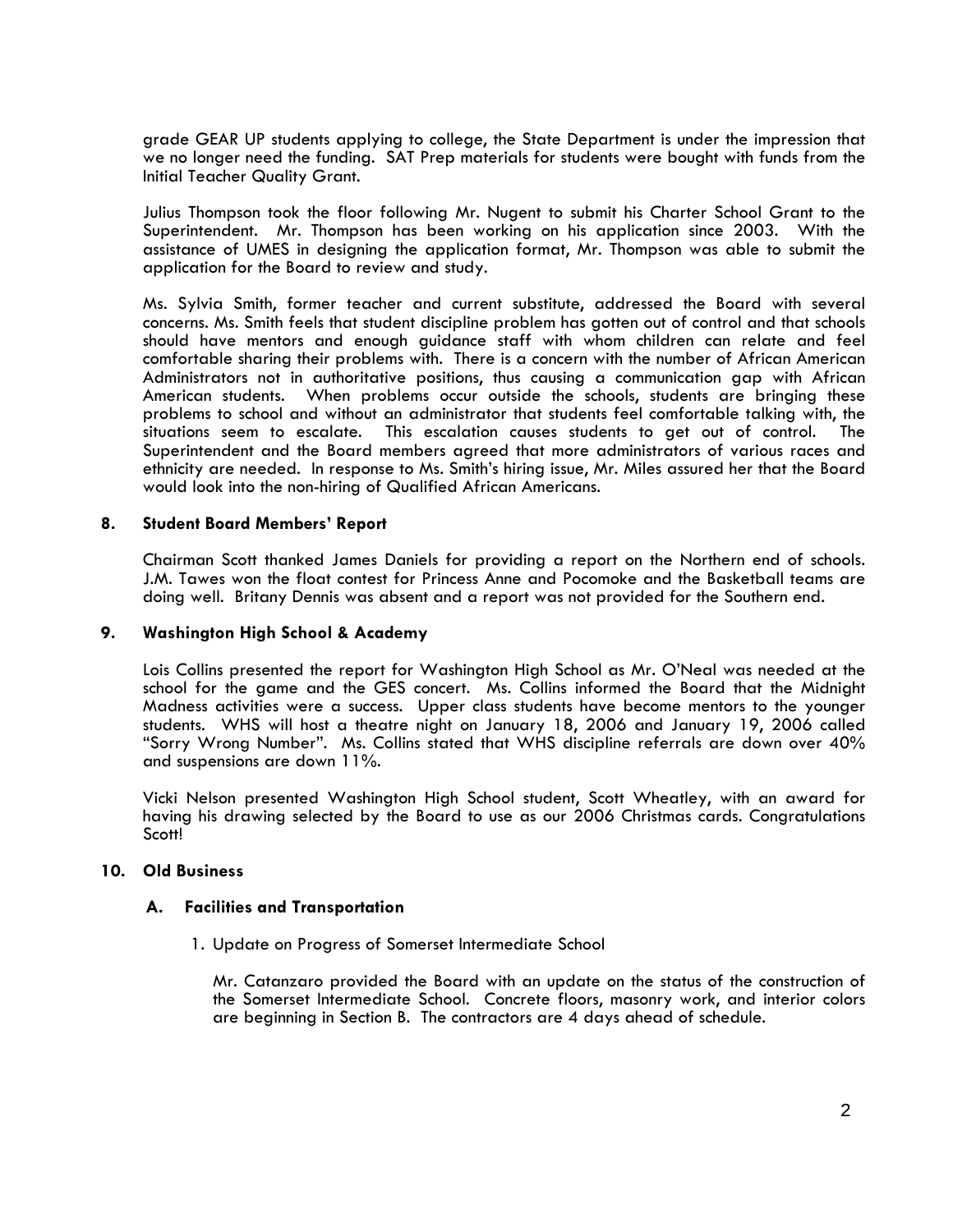2. SIS at Tawes Planning Committee

Nancy Smoker and Lisa Hopkins informed the Board members that the SIS Planning Committee is made up of 8 members. The purpose of the Technology Team is to prepare in advance to have decisions made on smart boards, computer groups, and other technology decisions.

## **B. Policies**

1. School Community & Home Relations #800 series policies<br>A motion was called by Chairman Scott, moved by Mr. Willing and seconded by Mr. Paul to approve the School Community & Home Relations #800 series policies presented by Mr. Turner. The vote was unanimous.

## **11. New Business**

## **A. Facilities and Transportation**

1. Approval of Proposal for Parking Lot Cameras for WES Upon the recommendation of the Superintendent, Mr. Paul moved and Mr. Miles seconded to approve Mr. Daugherty's request to install digital recording cameras facing the parking lot to reduce the pilfering problem at Woodson Elementary School. The cost for the camera installation is \$4,406.00. The vote was unanimous.

2. Approval of Proposal for a Projector at WES

Upon the recommendation of the Superintendent, Mr. Willing moved and Mr. Paul seconded to approve Mr. Daugherty's request to purchase a projector screen for the gym at WES. Students will be allowed to gather in a large group to watch education movies etc., and adequate use will be made of the installed sound system. All Board members agreed.

3. Approval of Proposal for Exterior Cameras on WES Relocatables

Upon recommendation of the Superintendent, Mr. Paul moved and Mr. Miles seconded to approve Mr. Daugherty's request to have exterior cameras installed on Woodson Elementary School's relocatables. Mr. Daugherty informed the Board that police make regular rounds by the school and that the cameras will record on a networking system. The vote was unanimous.

#### **B. Human Resources Report**

1. New Hires, Retirees, and Resignations

A motion was called for by Chairman Scott, moved by Mr. Willing, seconded by Mr. Paul, and passed to approve the Human Resources report presented by Mr. Lawson. Chairman Scott announced the renewal of Dr. Brofee's contract for the next four years. Board and staff members were excited.